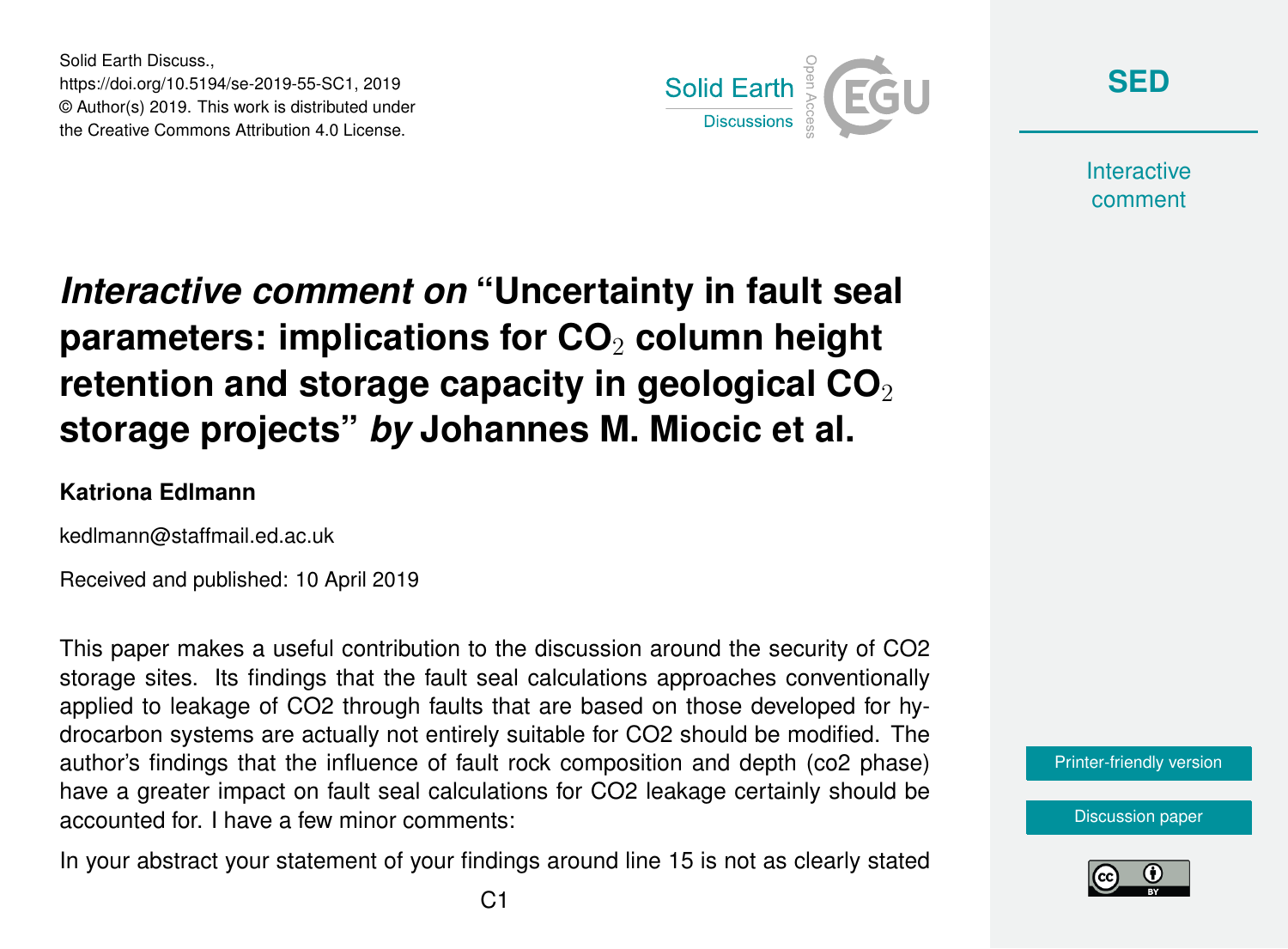as it could be – especially with regards to your finding that fault composition is important and it may be worth moving your sentence beginning "In contrast to hydrocarbon systems higher phyllosilicate...". To before your sentence beginning "However, the wettability of the carbon dioxide system is highly sensitive. . ." only to make your point that increasing phyllosilicate may not result in the expected increase in fault sealing for a co2 system.

Page2 line 2 – while I agree that faults are ubiquitous in sedimentary basins, I would like to see a little more information provided on their extent, distribution, and scale, especially the impact of faults that are below seismic resolution. Page 2 line 10 – faults can provide fault parallel flow for impermeable units as well? fig 1c if you are suggesting flow through the fracture – if you are not suggesting fault flow then you may nbeed to reword this section and figure.

Page 2 line 28 – "will accumulate underneath the flow barrier until breakthrough occurs due to the increase in pressure within the reservoir" what do you mean by breakthrough? Capillary, spill point, induced fracturing? Can you be clearer with this statement? Page 3 line 30 – perhaps add the word seal before "rocks." Page 4 line 6 – you slightly contradict your statements at the end of page 3 where you infer fine grained rocks have small pore as page 4 states "Due to the heterogeneous nature of rocks the size of pores within the sealing rock (fault rock or cap rock) varies" Page 8 line  $5 - 1$ would remind the reader that equations 5 to 9 are the three different author approaches (Bretan etc) as that is how you refer to them in the subsequent modelling discussions. Discussion section – I would like to see a clearer statement of your findings and a more logical layout to your discussion as it is quite challenging to pick out the pertinent information- rather than saying it "strongly influences" – I would like to see clearer statement of what he influence such as increasing phyllosilicate fault rocks results in one third less co2 stored - to make your findings clear from the start of this section which can then lead onto the detailed discussion of the reasons why.

## **[SED](https://www.solid-earth-discuss.net/)**

**Interactive** comment

[Printer-friendly version](https://www.solid-earth-discuss.net/se-2019-55/se-2019-55-SC1-print.pdf)

[Discussion paper](https://www.solid-earth-discuss.net/se-2019-55)